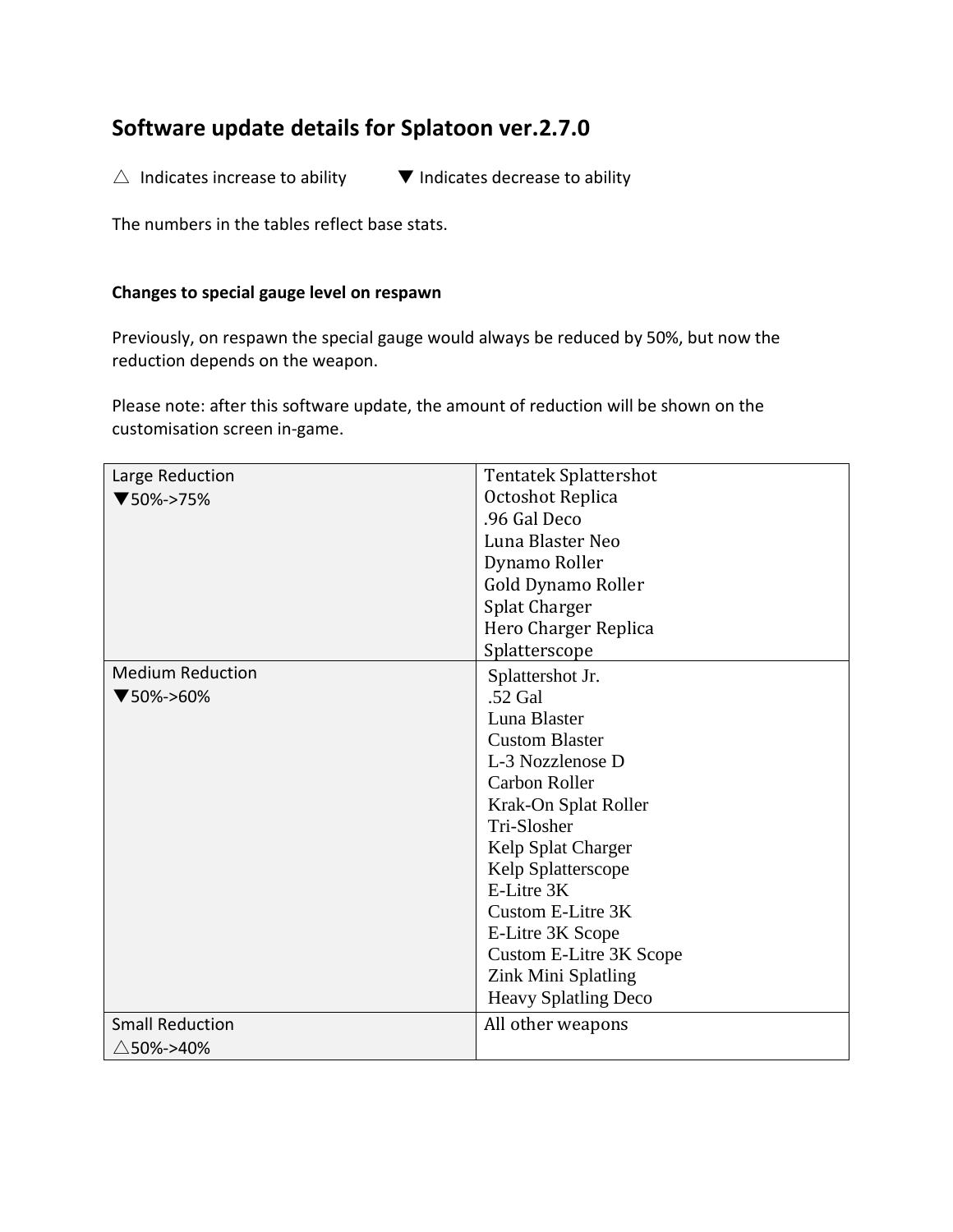## **Player performance balance changes**

| Dynamo Roller                 |                                        |
|-------------------------------|----------------------------------------|
| Gold Dynamo Roller            |                                        |
| E-Litre 3K                    |                                        |
| Custom E-Litre 3K             | ▼ Swim speed reduced by about 10% when |
| E-Litre 3K Scope              | any of these weapons are equipped.     |
| Custom E-Litre 3K Scope       |                                        |
| <b>Hydra Splatling</b>        |                                        |
| <b>Custom Hydra Splatling</b> |                                        |

### **Main weapon balance changes**

| Splash-o-matic            | $\triangle$ Initial velocity of shots increased by about |  |  |  |
|---------------------------|----------------------------------------------------------|--|--|--|
| Neo Splash-o-matic        | 10%.                                                     |  |  |  |
|                           | $\triangle$ Spread reduced by about 10%.                 |  |  |  |
|                           | $\triangle$ Range increased by about 10%.                |  |  |  |
| <b>N-ZAP '85</b>          | $\triangle$ The radius of the droplets that fall before  |  |  |  |
| N-ZAP '89                 | the shot hits has been increased by about 7%.            |  |  |  |
|                           | $\triangle$ Intervals between the droplets that fall     |  |  |  |
|                           | before the shot hits have been reduced.                  |  |  |  |
| Splattershot Pro          | $\triangle$ Initial velocity of shots increased by about |  |  |  |
| Forge Splattershot Pro    | 20%.                                                     |  |  |  |
|                           | $\triangle$ Range increased by about 5%.                 |  |  |  |
| .96 Gal                   | ▼Damage per shot reduced from 62.0 to                    |  |  |  |
| .96 Gal Deco              | 52.0.                                                    |  |  |  |
|                           | $\triangle$ Spread reduced by about 11%.                 |  |  |  |
| Jet Squelcher             | $\triangle$ Movement speed while firing increased by     |  |  |  |
| Custom Jet Squelcher      | about 50%.                                               |  |  |  |
| <b>Carbon Roller</b>      | $\triangle$ Ink consumption when flinging ink reduced    |  |  |  |
| <b>Carbon Roller Deco</b> | by about 30%.                                            |  |  |  |
| <b>Splat Charger</b>      | ▼ Range when not fully charged reduced by                |  |  |  |
| Kelp Splat Charger        | about 20%.                                               |  |  |  |
| Hero Charger Replica      | $\triangle$ Range when fully charged increased by        |  |  |  |
|                           | about 4%.                                                |  |  |  |
| Splatterscope             | ▼ Range when not fully charged adjusted to               |  |  |  |
| Kelp Splatterscope        | match that of the Splat Charger.                         |  |  |  |
|                           | $\triangle$ Range when fully charged increased by        |  |  |  |
|                           | about 4%.                                                |  |  |  |
|                           |                                                          |  |  |  |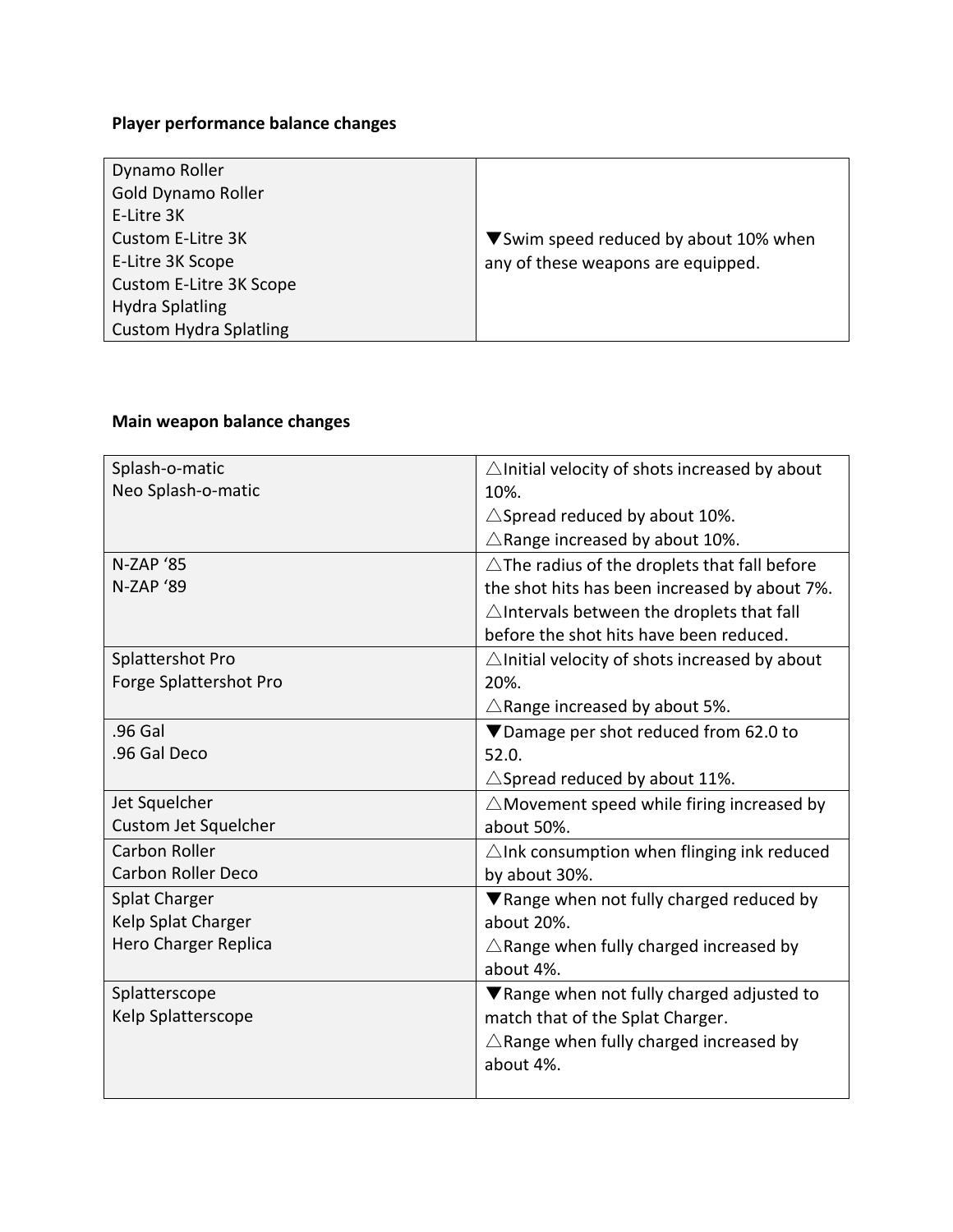| E-Litre 3K                    | ▼ Range when not fully charged reduced by               |
|-------------------------------|---------------------------------------------------------|
| Custom E-Litre 3K             | about 20%.                                              |
|                               | $\triangle$ Time taken to fully charge reduced by about |
|                               | 6%.                                                     |
| E-Litre 3K Scope              | ▼ Range when not fully charged adjusted to              |
| Custom E-Litre 3K Scope       | match that of the E-Litre 3K.                           |
|                               | $\triangle$ Time taken to fully charge reduced by about |
|                               | 6%.                                                     |
| Slosher                       | $\triangle$ Reduced time needed to fire by about 20%.   |
| Slosher Deco                  | $\triangle$ Increased the time a player who has been    |
|                               | hit suffers reduced movement by about 26%.              |
| <b>Hydra Splatling</b>        | $\triangle$ Increased the damage per shot when fully    |
| <b>Custom Hydra Splatling</b> | charged from 28.0 to 35.0.                              |

### **Sub weapon balance changes**

| <b>Burst Bomb</b> | $\nabla$ Ink consumption changed from 25% to 40%.       |  |  |  |
|-------------------|---------------------------------------------------------|--|--|--|
|                   | ▼Weakened the knockback effect.                         |  |  |  |
|                   | $\nabla$ Radius for dealing minimum damage              |  |  |  |
|                   | reduced by 20%.                                         |  |  |  |
|                   | $\triangle$ Minimum damage increased from 20.0 to       |  |  |  |
|                   | 25.0.                                                   |  |  |  |
|                   | $\triangle$ Radius for dealing medium damage (35.0)     |  |  |  |
|                   | increased by about 14%.                                 |  |  |  |
|                   | $\triangle$ Painting radius increased by about 43%.     |  |  |  |
| Ink Mine          | $\triangle$ Ink consumption reduced from 60% to 50%.    |  |  |  |
|                   | $\triangle$ An Ink Mine can be set when one has         |  |  |  |
|                   | already been placed.                                    |  |  |  |
|                   | Note: Placing the second Ink Mine will cause            |  |  |  |
|                   | the first unexploded Ink Mine to disappear.             |  |  |  |
| Seeker            | $\triangle$ Painting width increased by about 38%.      |  |  |  |
|                   | $\triangle$ Movement speed increased by about 3%.       |  |  |  |
| Splash Wall       | $\nabla$ Even if the Splash Wall is used on a slope, so |  |  |  |
|                   | that it hits the ground immediately, it will still      |  |  |  |
|                   | take as long to activate as when it is used on          |  |  |  |
|                   | flat ground.                                            |  |  |  |